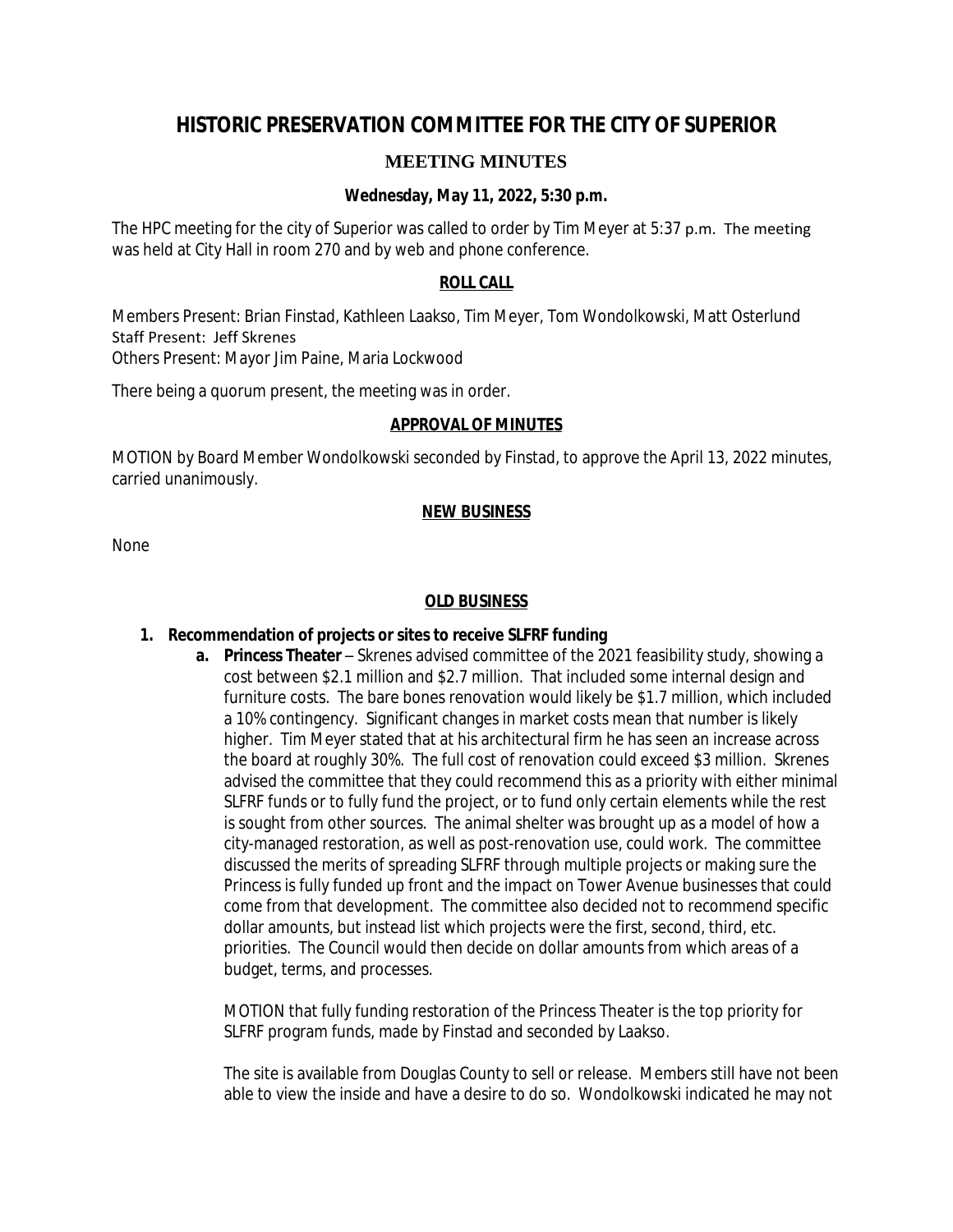vote in favor of a site until that happens, and this was one he had not seen. Finstad commented that the feasibility study was done by experts in the field that knew more than he did, and while he wanted to see the interior, the study was sufficient for this vote. The motion carried, 4-1. Wondolkowski voted no.

**b. Carnegie Library** – Skrenes gave a staff summary that the roof is failing and in need of immediate replacement. The owner believes that the cost for that roof is in the \$600,000 range. It includes terra cotta as the roofing material, in order to maximize the site's eligibility for designation on the National Register of Historic Places. However, that material may not be ideal for this environment, and similar sites that no longer have terra cotta roofs are still on the National Register. The owner maintains that even a different material would not change the cost significantly. Other people with knowledge in the field believe that a different membrane or roof material would in fact result in cost reductions. The trusses have been done to support terra cotta, but there may be similar materials that mimic the look but perform better. Meyer noted that terra cotta was short-lived in its use at the site, and that historic preservation can mean that a site can be restored to any era of significance. A material from any prior era may not detract from the historic significance of the library.

Another difference between the Carnegie and the Princess is that the library has a private owner with no clear path to full development and use**.** The site does have clear value to the community, and the primary use of SLFRF funds would be to stabilize the roof from water intrusion and buy time for a new developer. The roof needs at least a tarp covering as soon as possible. Quick action would be easier on a city-owned site, and discussions are underway for the City to acquire.

MOTION that the Carnegie Library is the second-highest priority for the use of SLFRF funds, and that its roof should be covered with a tarp immediately, made by Finstad and seconded by Wondolkowski. The motion carried, with four voting in favor and Osterlund abstaining.

**c. Industrial Waterfront site at 1515 1<sup>st</sup> Street –** The site is privately owned and suffered near-total loss in a recent fire. The owners do not have much in the way of financial capability to come in with much "skin in the game." The financial value the site has is either in its sale to the railroad for demolition, or to as yet unidentified developer for future use, most likely as an outdoor museum and gathering space for concerts and events. A previous report indicated that temporary shoring up of the site could cost between \$185,000 and \$235,000. Finstad spoke with Jepsen, Inc., which provided that estimate, and was told that estimate assumed it would be built upon or around in short order, and without new renovation the temporary shoring could result in monthly rental costs from the structural firm. However, a permanent shoring up for use as an outdoor facility would only cost \$10-15,000 more. (\$200-\$250,000, depending on costs to remove debris) The current state of the site remains a safety hazard. The owners are open to a lien that could be repaid. Skrenes advised the committee that such liens are often forgiven out of necessity for a new development to meet any gaps between redevelopment costs and market values. But at the least, such a lien would give the City some input over direction of a new development.

MOTION that 1515 1<sup>st</sup> Street is a priority, and that the City engage with current owners to get permanent support built. Made by Wondolkowski, seconded by Osterlund.